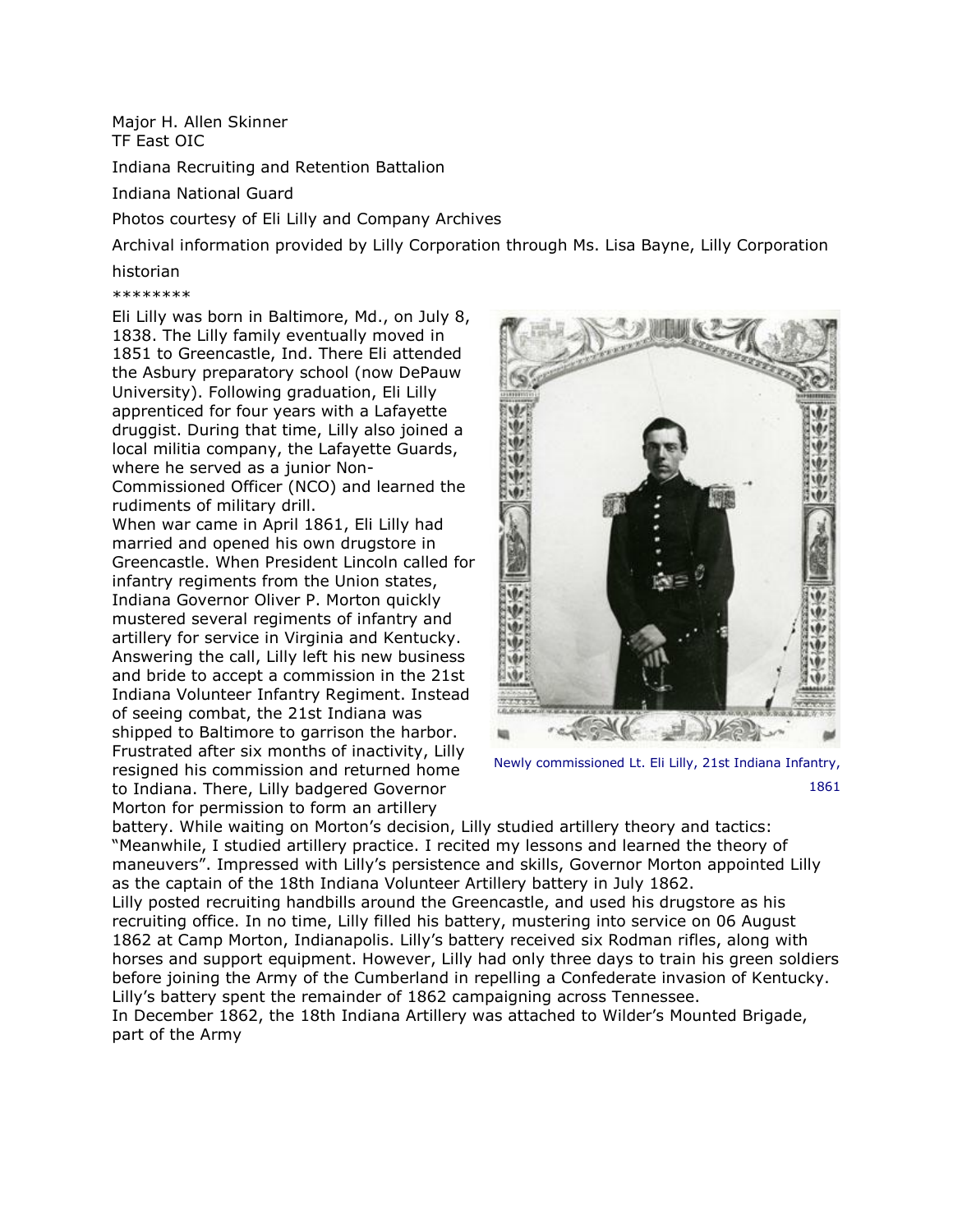of the Cumberland. Wilder's unit was unique, being mounted infantry as armed with seven shot Spencer rifles instead of muzzle loading Springfields. Wilder's brigade spent the winter and spring of 1863 performing "scouts and raids" against the Confederate Army of Tennessee commanded by General Braxton Bragg. Lilly constantly drilled his men to quickly emplace, provide fire support, and limber while keeping pace with the mounted infantry columns. Lilly also created a howitzer battery, known as the "Jackass" battery for his use of mules to pull four ex-Confederate mountain howitzers. Lilly's battery was the most powerful and best trained battery in the entire Army of the Cumberland. In June 1863, Wilder spearheaded the advance of the Army of the Cumberland against Army of Tennessee. Wilder's men swept aside Confederate pickets, seized the critical Hoover's Gap pass, and held off superior Confederate forces until friendly infantry arrived. During the fight, Lilly's battery overmatched Rebel artillery, disabling two cannons with no loss or damage. Lilly was commended by General Rosecrans for his support of the attack. Afterwards, Wilder's



Captain and commander of the 18th Indiana Artillery **Battery** 

Brigade outflanked the Confederate defenses, forcing the evacuation of Chattanooga on 11 September. Subsequently , the Army of the Cumberland consolidated along Chickamauga Creek south of Chattanooga to face the reinforced Army of Tennessee. Wilder's Brigade protected the left flank of the Federal army by screening two bridges across the creek with skirmishers and detached guns from Lilly's battery.

On 18 September, Bragg attempted to outflank the Union left, but Wilder's infantrymen, closely supported by Lilly's battery, stalled the Rebel advance until nightfall. By doing so, Rosecrans had time to redeploy an infantry corps to the threatened flank. The next day, the Rebels drove in the Federal skirmishers and threatened to overwhelm the Fourteenth Corps. Wilder's men poured volley after volley, halted a Confederate division in a ditch parallel to the line. Lilly bravely redeployed two of his guns forward to place an enfilading fire on the Rebels with triple charges of canister. Lilly's action killed hundreds of Rebel soldiers, and drove the Confederate division from the field. Afterwards, Lilly's battery fired triple charges of canister to break another attack, this time by Longstreet's Corps. All that day, Lilly remained on horseback directing his battery, and helping to carry up ammunition, while Rebel sharpshooters tried to kill him.

On 19 September, Bragg massed Longstreet's Corps in an all out attack on the Federal line, collapsing the Federal right and center, and driving much of the army towards Chattanooga in panicked retreat. Wilder's brigade, backed by Lilly's firepower, checked the Rebel left and helped to slow the breakthrough – buying precious time for General George Thomas (the Rock of Chickamauga) to reorganize the Union left to stave off total disaster. Late that afternoon, Wilder screened the Union wagon trains and served as rear guard in the Federal retreat to Chattanooga.

In November 1863, Lilly's Battery was attached to General Edward McCook's Cavalry division for operations against Rebel cavalry. Lilly's battery fought in several engagements, most notably at Mossy Creek. There, McCook left Lilly unsupported while the Union cavalry